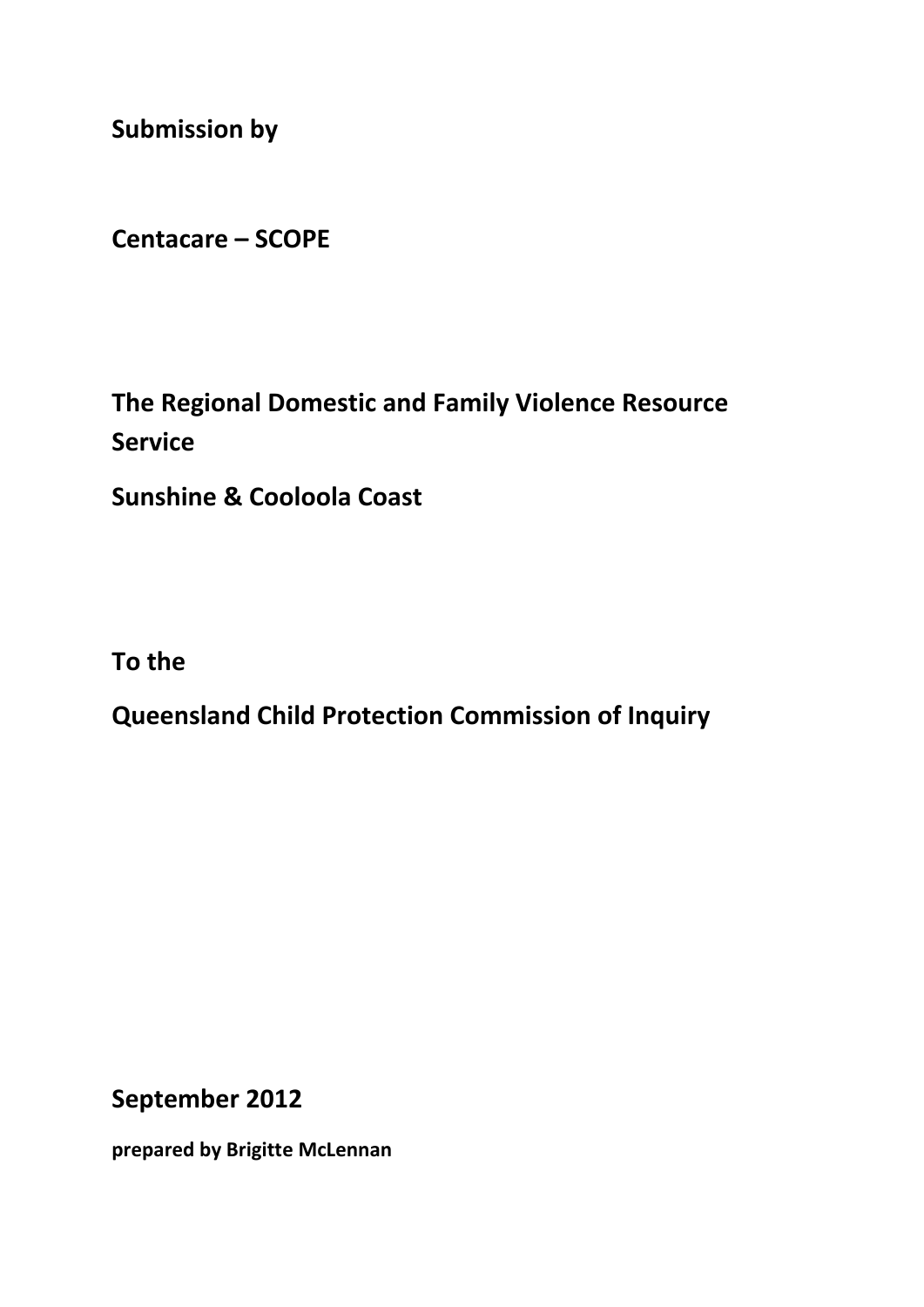The Domestic and Family Violence program of Centacare is welcoming the opportunity to have input into the Queensland Child Protection Commission of Inquiry. We are hopeful that any positive changes resulting from this inquiry will benefit women and children who have experienced domestic and family violence.

Domestic Violence is strongly intertwined in the Child Protection system and plays a large role in many women initially entering the Child Protection system. We acknowledge the quantitative study into the impact of Child protection intervention on mothers conducted by H. Douglas (2009).

## Our Service

SCOPE (Suncoast, Cooloola, Outreach, Prevention and Education) is funded as a program of Centacare by the Department of Communities, Child Safety and Disability Services.

SCOPE is part of a network of regional services that work with women and children affected by domestic violence. Within the Sunshine and Cooloola coast we offer services in 5 locations. The services we provide are predominantly counselling to women and children, court support for aggrieved seeking a Domestic Violence Protection Order and community education, support and liaison to other agencies in the area. Additionally we offer early intervention through educational programs in primary and high schools.

SCOPE is also providing information and referral for respondents (pre‐ dominantly male) in court and a Perpetrator Behaviour Change Program.

## Our engagement with the Department of Child Safety and the Child Protection System

The Department refers women to us who have experienced or are still experiencing domestic and/or family violence for counselling and safety planning. There is often an emphasis on the inclusion of an educational component about the dynamics of abuse in sessions with women. The Department also refers children and adolescents to us for counselling if they have experienced or witnessed abuse in the family. Centacare operates under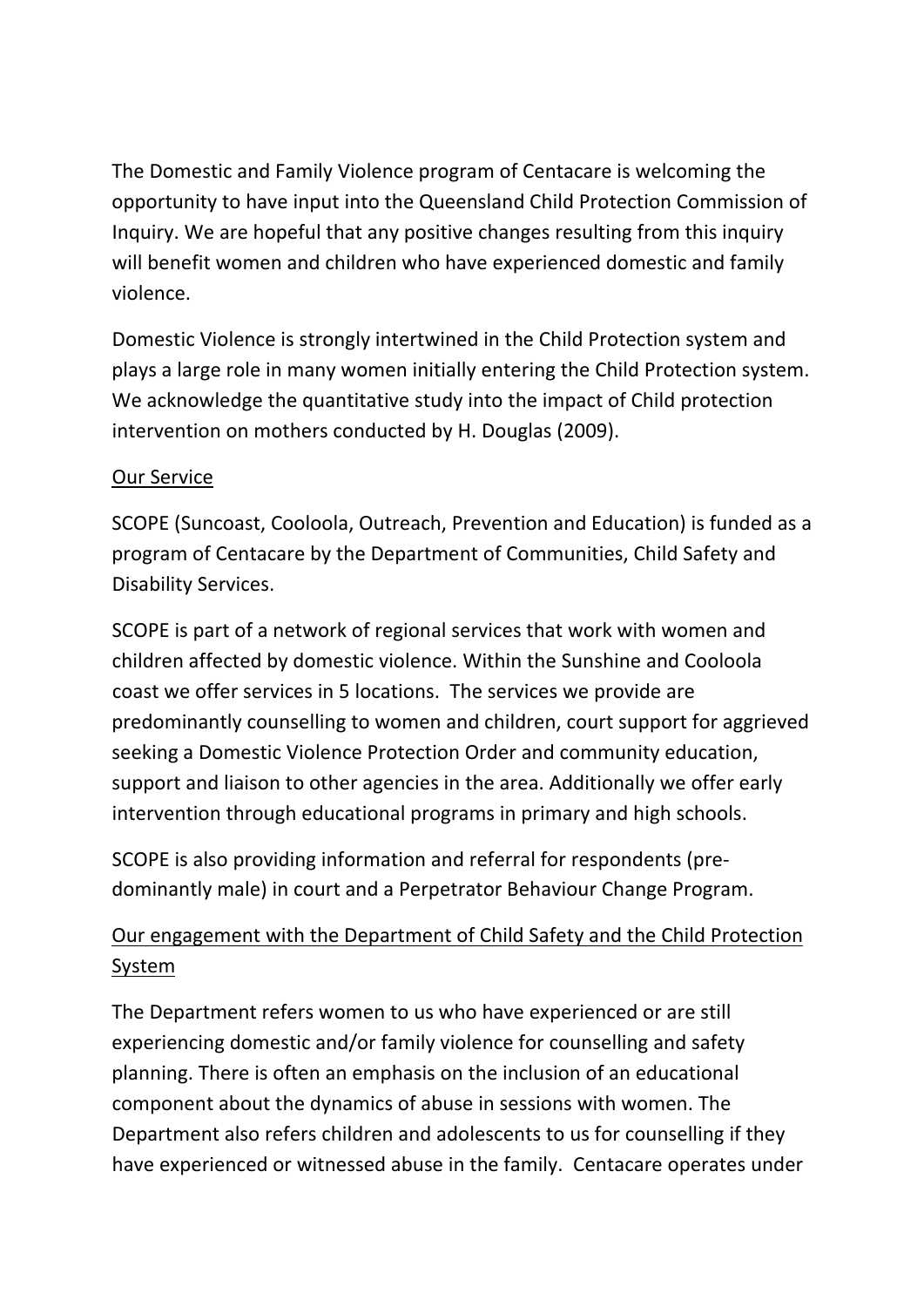clear guidelines about notification to the departments if there are concerns of child abuse.

## Difficulties with the current Child Protection System

We maintain a good working relationship with the Department of Child Safety service centres on the Sunshine Coast and Gympie; however we have concerns about some of the practices employed under the child protection system. We feel that these practices work against the best outcomes for women and children affected by domestic and family violence.

Centacare – SCOPE has identified the following concerns with the QLD Child Protection System:

- There seems to be an apparent philosophy of using an authoritarian way of working with women who have come to the Department's attention because of domestic and family violence. The referral process used by the Department does not involve consultation with our agency, but requires women to attend our service for counselling, often without specific goals stated. The Department often attempts to obtain assessment of their progress toward meeting the unstated outcomes of the Child Safety Officers.
- SCOPE has had reports from clients of women being given an ultimatum by the Department to leave their abusive relationships, or their children will be removed. If women adhere to the Department's request and leave their homes and relationship, it is often the first step towards homelessness for women and children in QLD.
- Child Protection workers have at times attempted to gain information over the phone directly from workers about a mutual client, beyond general information on clients' attendance and engagement with our service.
- Child Safety does not pursue consultation with Non‐Government Agencies in planning for the best interest of the family unit, although NGO's have often been key supports for the family and/or family members before notification is investigated.
- SCOPE is concerned about the apparent lack of consideration given to the provision of interpreters for clients who are deaf or from a non‐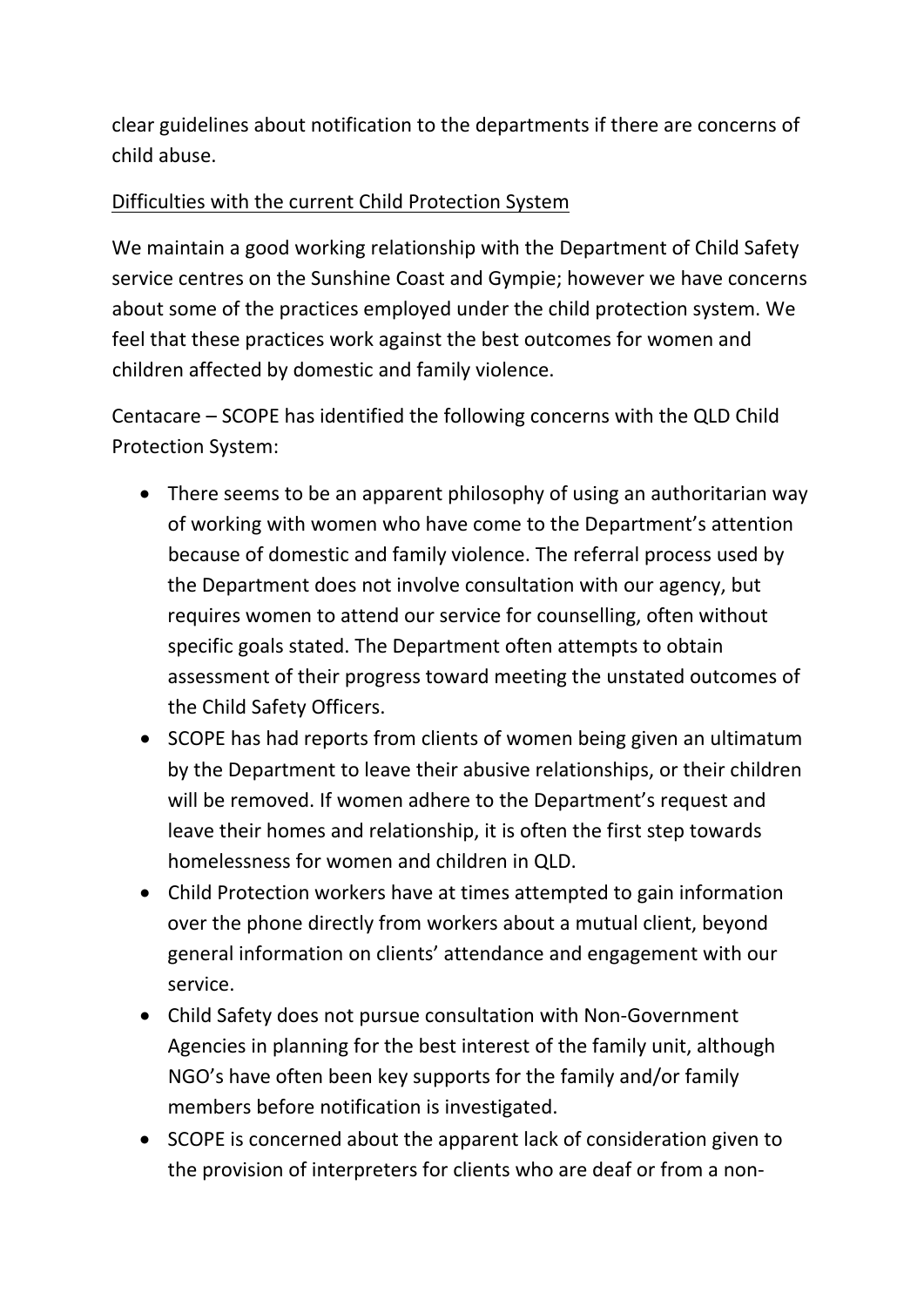English speaking background. This is a highly vulnerable client group in the community.

- Women are referred to our service when alternative services would be more appropriate. Women have expressed that they often feel pressured to attend or continue counselling, due to their fear that the Department will take their non‐attendance as a reflection of their ability to care for their children. We understand that at times it may be inappropriate for them to continue. Counselling for various reasons and not simply due to lack of insight or lack of compliance in adhering to a case plan.
- In our experience, the phenomenon of 'mother blame' is frequently not understood well by many Child Safety Officers. Men who are abusive may accuse an aggrieved partner of any number of misdemeanours concerning a child. The mother is then put in a position of having to defend herself when she is the victim of abuse, not the perpetrator.
- Another point of concern is the lack of understanding by Child Safety officers about how the Family Law system is affecting Women and Children in the Child Safety system. Even if women want to leave an abusive relationship and have obtained protection orders, they are forced through orders made by the Family Law Court to send a child to contact visits.
- Child Protection workers need to understand how Family Law ties the woman to the aggressor, even if she wants to have no further contact.
- Referrals to SCOPE to vary current DV orders; the court may not grant a variation to the existing order if there has not been a recent incident of DFV. The women might then be held responsible by Child Safety workers for not protecting their children.

We submit that:

 Child Protection workers and managers must possess Social Work, Community Welfare, Psychology or Human Services degrees at a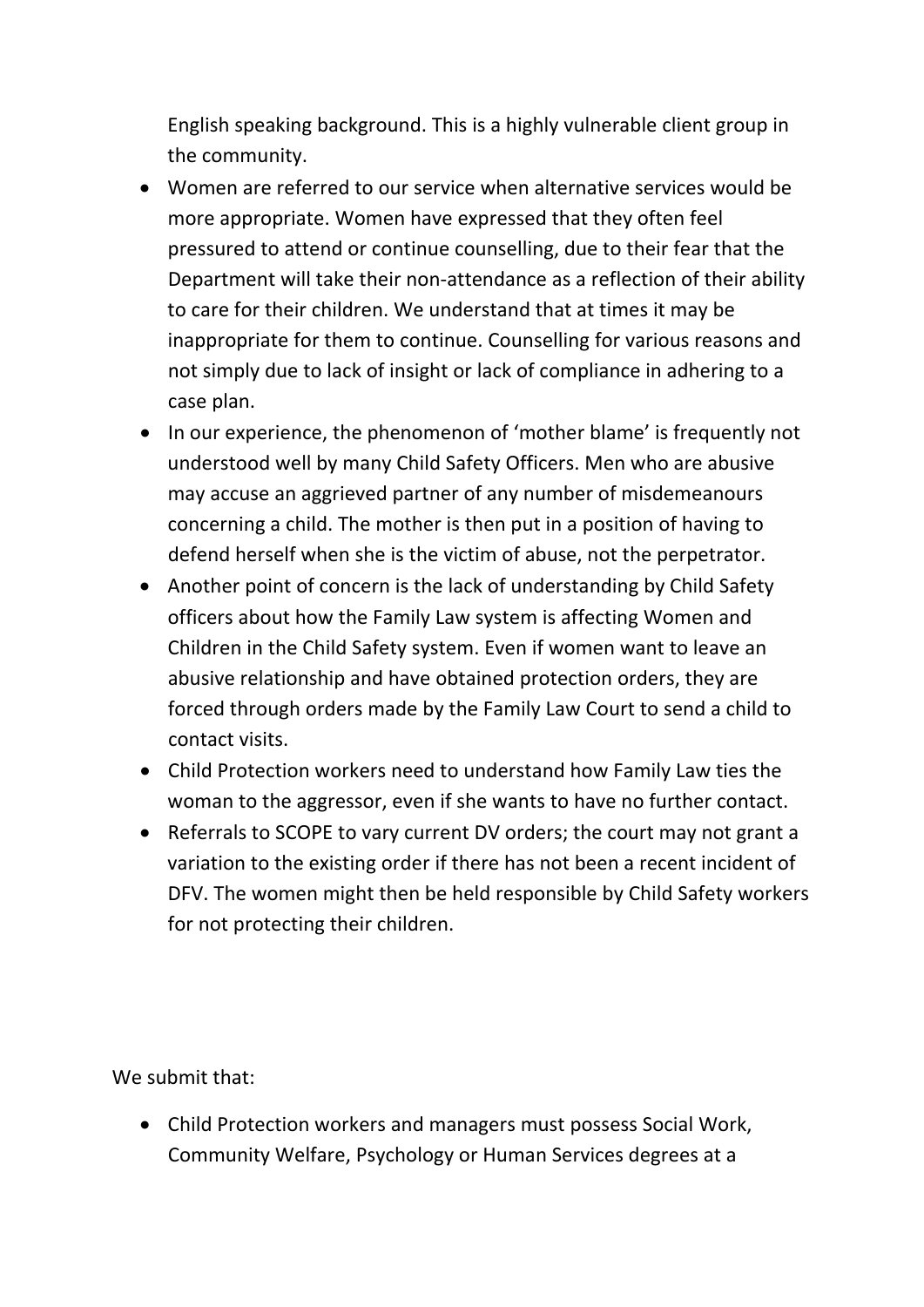minimum of a Bachelor level. The current academic requirements for employment are too broad. This affects the values base and ethical practice of Child Protection Workers and therefore the quality of care provided to consumers. As stated by the Australian Association of Social Workers, (2008), p1;"No other discipline is so immersed in the areas of knowledge that are essential for quality relationship based child protection practice, As a result, Social Workers are recognised throughout the world as the core professional group in child protection policy, management and practice.

- Child Protection workers and Managers should attend compulsory specialised training in the dynamics of domestic and family violence covering the following issues:
	- Recognising and responding to domestic and family violence Referring appropriately in response to domestic and family violence
	- Reflecting on Work Practice when responding to domestic and family violence.
- Those notifications of abuse are given equal consideration when made against both parents and equal action is taken in response.
- That confidentiality is respected by Child Protection workers when referring a client to a support service.
- Those women who have escaped domestic violence are not ordered to leave their residential area in order to be allowed to keep their children. The person responsible for the abuse should be ordered to leave the area, as this is less disruptive for a family and the healthier psychological development and wellbeing of children.
- That communication between Child Safety agencies and other agencies should be established and maintained, and a more supportive case management approach be utilised with a focus on client safety.
- It is acknowledged that the current changes to the Family Law Act are attempting to provide more consideration of issues of violence but we submit that this should be monitored with stakeholders and interest groups for interpretation, implementation and outcomes.